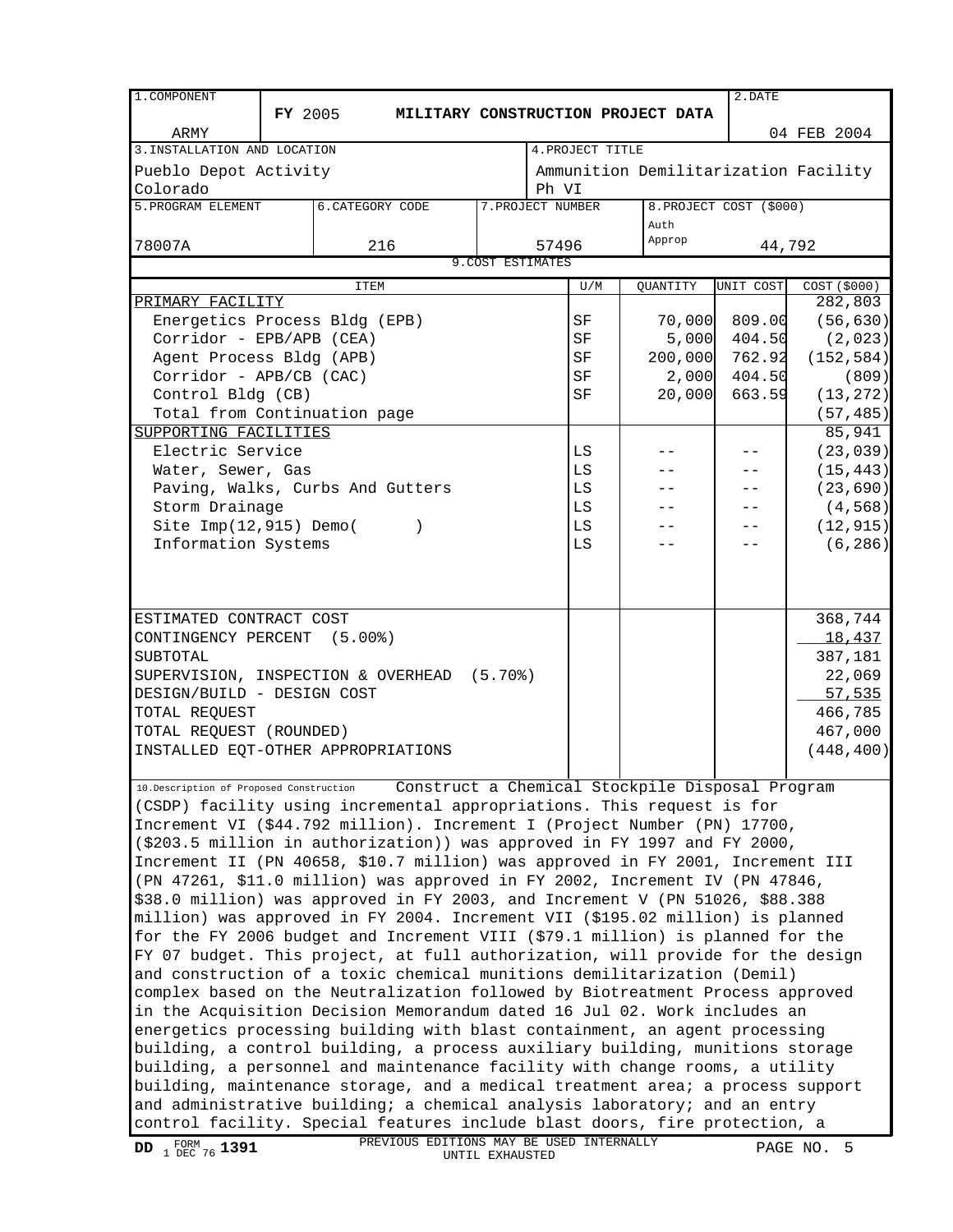| 1. COMPONENT                    |                                                                                |             |                   | 2.DATE        |             |  |  |  |
|---------------------------------|--------------------------------------------------------------------------------|-------------|-------------------|---------------|-------------|--|--|--|
|                                 | <b>FY</b> 2005<br>MILITARY CONSTRUCTION PROJECT DATA                           |             |                   |               |             |  |  |  |
| ARMY                            |                                                                                |             |                   |               | 04 FEB 2004 |  |  |  |
| 3. INSTALLATION AND LOCATION    |                                                                                |             |                   |               |             |  |  |  |
|                                 |                                                                                |             |                   |               |             |  |  |  |
| Pueblo Depot Activity, Colorado |                                                                                |             |                   |               |             |  |  |  |
| 4. PROJECT TITLE                |                                                                                |             | 5. PROJECT NUMBER |               |             |  |  |  |
|                                 |                                                                                |             |                   |               |             |  |  |  |
|                                 | Ammunition Demilitarization Facility Ph VI                                     |             |                   |               | 57496       |  |  |  |
|                                 |                                                                                |             |                   |               |             |  |  |  |
| 9.                              | COST ESTIMATES (CONTINUED)                                                     |             |                   |               |             |  |  |  |
|                                 |                                                                                |             |                   | Unit          | Cost        |  |  |  |
| <b>Item</b>                     |                                                                                | U/M         | QTY               | <b>COST</b>   | (5000)      |  |  |  |
|                                 |                                                                                |             |                   |               |             |  |  |  |
|                                 | PRIMARY FACILITY (CONTINUED)                                                   |             |                   |               |             |  |  |  |
|                                 | Process Auxiliary Bldg (PAB)                                                   | SF          |                   | 30,000 380.72 | (11, 422)   |  |  |  |
|                                 | Munitions Demil Filter Area (FIL)                                              | SF          |                   | 10,000 55.57  | (556)       |  |  |  |
| Utility Building (UB)           |                                                                                | SF          | 15,000            | 411.52        | (6, 173)    |  |  |  |
| Biotreatment Area (BTA)         |                                                                                | SF          | 24,000            | 55.57         | (1, 334)    |  |  |  |
|                                 | Munitions Storage Bldg (MSB)                                                   | SF          | 15,000            | 251.13        | (3, 767)    |  |  |  |
|                                 | Standby Diesel Generator Bldg (SDB)                                            | SF          | 5,000             | 55.57         | (278)       |  |  |  |
|                                 | Personnel & Maintenance Bldg (PMB)                                             | SF          | 60,000            | 273.53        | (16, 412)   |  |  |  |
|                                 | Personnel Support Building (PSB)                                               | SF          | 40,500            | 69.39         | (2, 810)    |  |  |  |
|                                 | Entry Control Facility (ECF)                                                   | SF          | 1,000             | 925.78        | (926)       |  |  |  |
| Lab (LAB)                       |                                                                                | SF          | 10,000            | 726.57        | (7, 266)    |  |  |  |
| Lab Filter Area (LFA)           |                                                                                | SF          | 500               | 55.57         | (28)        |  |  |  |
|                                 | Warehouse - Inside Fence) (WIF)                                                | SF          | 10,000            | 79.84         | (798)       |  |  |  |
|                                 | Warehouse - Outside Fence (WOF)                                                | SF          | 10,000            | 79.84         | (798)       |  |  |  |
|                                 | Waste Storgae Bldg (WSB)                                                       | SF          | 10,000            | 79.84         | (798)       |  |  |  |
|                                 | Misc Site Storage Bldgs & Areas                                                | SF          | 10,000            | 55.57         | (556)       |  |  |  |
| IDS Installation                |                                                                                | LS          | $- -$             | $- -$         |             |  |  |  |
|                                 |                                                                                |             | $- -$             | $- -$         | (3, 176)    |  |  |  |
|                                 | Building Information Systems                                                   | LS          |                   |               | (387)       |  |  |  |
|                                 |                                                                                |             |                   | Total         | 57,485      |  |  |  |
|                                 |                                                                                |             |                   |               |             |  |  |  |
|                                 | DESCRIPTION OF PROPOSED CONSTRUCTION: (CONTINUED)                              |             |                   |               |             |  |  |  |
|                                 | cascading heating, ventilation, air conditioning (HVAC) system with airlocks   |             |                   |               |             |  |  |  |
|                                 | for agent containment, special air filtration, special personnel protective    |             |                   |               |             |  |  |  |
|                                 | clothing area, toxic chemical resistive coatings and surfaces, and             |             |                   |               |             |  |  |  |
|                                 | explosion-proof electrical fixtures. Install an intrusion detection system     |             |                   |               |             |  |  |  |
|                                 | (IDS). Supporting facilities include utilities; electric service with an       |             |                   |               |             |  |  |  |
|                                 | electrical substation; standby electric generators; security fencing and       |             |                   |               |             |  |  |  |
|                                 | lighting; paving and surfacing, walks, curbs and gutters; storm drainage;      |             |                   |               |             |  |  |  |
|                                 | information systems; and site improvements. Heating will be provided by a      |             |                   |               |             |  |  |  |
|                                 | central system; air conditioning (500 tons) will be provided by self-contained |             |                   |               |             |  |  |  |
| units.                          |                                                                                |             |                   |               |             |  |  |  |
|                                 |                                                                                |             |                   |               |             |  |  |  |
| <u>11. REO:</u>                 | NONE<br>ADOT:                                                                  | <b>NONE</b> | SUBSTD:           |               | <b>NONE</b> |  |  |  |
| PROJECT:                        | Design and construct a toxic chemical agent munitions                          |             |                   |               |             |  |  |  |
|                                 | demilitarization facility based on Neutralization followed by Biodegradation   |             |                   |               |             |  |  |  |
| technology. (New Mission)       |                                                                                |             |                   |               |             |  |  |  |
| REQUIREMENT:                    | This project is required to provide the capability to                          |             |                   |               |             |  |  |  |
|                                 | demilitarize and dispose of the toxic chemical agents and munitions stored at  |             |                   |               |             |  |  |  |
|                                 | Pueblo Depot Activity in a safe, environmentally acceptable manner. Congress   |             |                   |               |             |  |  |  |
|                                 | has mandated the disposal of the existing unitary chemical stockpile and the   |             |                   |               |             |  |  |  |
|                                 |                                                                                |             |                   |               |             |  |  |  |
|                                 | Army has submitted an implementation plan which cites this facility as an      |             |                   |               |             |  |  |  |
|                                 |                                                                                |             |                   |               |             |  |  |  |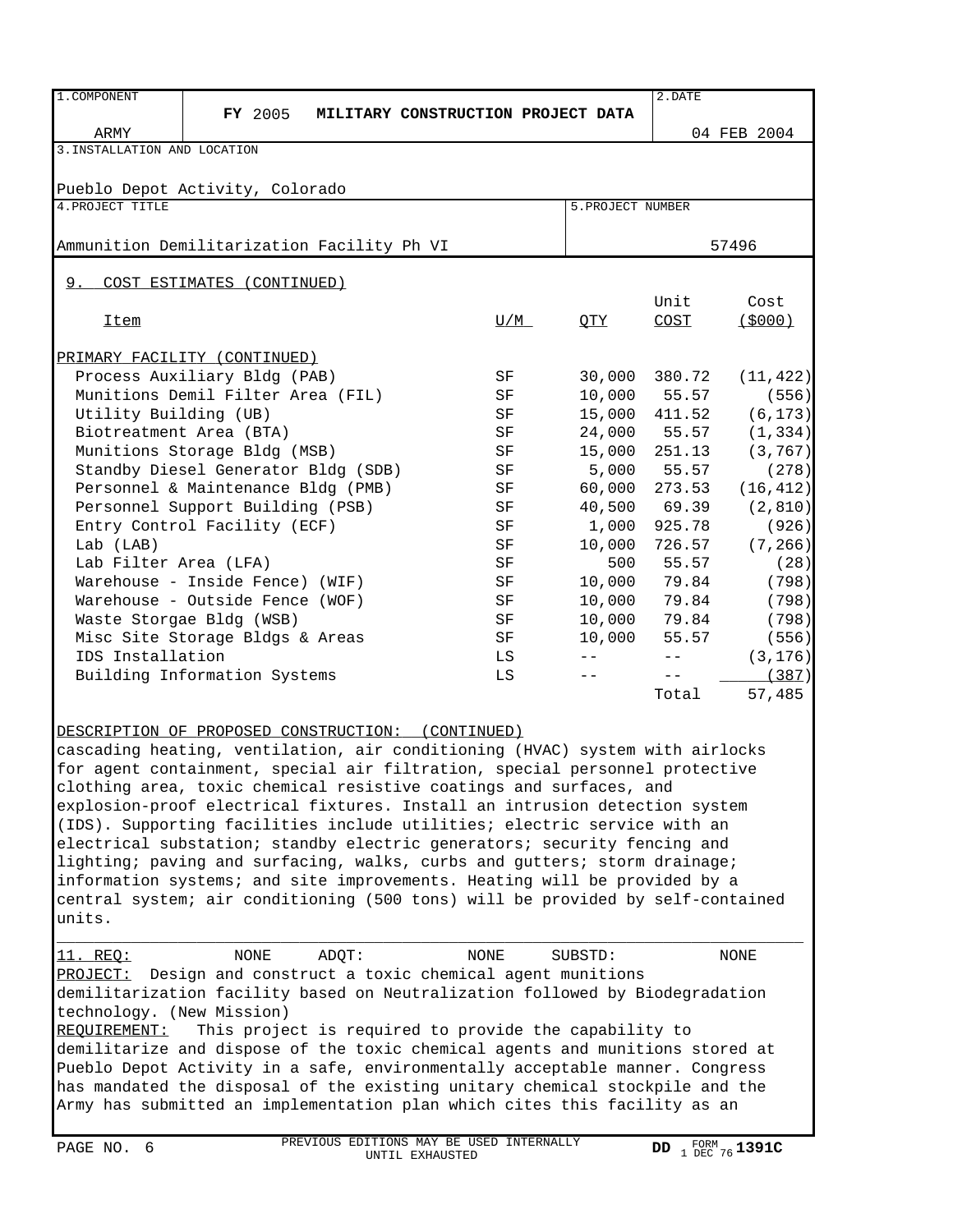| 1. COMPONENT | .DATE<br>$\overline{\phantom{a}}$ |
|--------------|-----------------------------------|

**FY 2005 MILITARY CONSTRUCTION PROJECT DATA** 

ARMY 04 FEB 2004

3.INSTALLATION AND LOCATION

Pueblo Depot Activity, Colorado

4. PROJECT TITLE 5. PROJECT NUMBER

Ammunition Demilitarization Facility Ph VI 1988 and 1988 1989 1989

REQUIREMENT: (CONTINUED)

integral and essential part of the chemical stockpile disposal program. CURRENT SITUATION: Projectiles containing lethal chemical agents are stored in igloos at the installation and some currently exhibit an accelerated rate of deterioration. These munitions are of no strategic value, but they must be safely stored and inspected to ensure that there is no risk to the public or the environment. The monitoring and surveillance costs for safe storage continue to accrue. No other acceptable disposal facilities are available. IMPACT IF NOT PROVIDED: If this project is not provided, the Army will not be able to comply with the Congressional mandate for chemical munitions stockpile disposal. Also, maintenance and surveillance costs will continue to grow as the agents and munitions deteriorate with age. The threat to the health of Depot employees and the environment will continue. ADDITIONAL: This project has been coordinated with the installation physical \_\_\_\_\_\_\_\_\_\_\_ security plan, and all required physical security measures are included. No anti-terrorism/force protection measures are required. This project is mandated by Congress and is exempt from preparation of an economic analysis. JOINT USE CERTIFICATION: The Deputy Assistant Secretary of the Army (Installations and Housing) certifies that this project has been considered for joint use potential. This facility will be available for use by other components. A parametric cost estimate based upon project engineering design was used to develop this budget estimate.

## 12. SUPPLEMENTAL DATA:

A. Estimated Design Data:

 $(1)$  Status:

|  | uri platus. |                                                                 |  |
|--|-------------|-----------------------------------------------------------------|--|
|  | (a) =       |                                                                 |  |
|  | (b)         | Percent Complete As Of January 2004 35.00                       |  |
|  |             |                                                                 |  |
|  |             |                                                                 |  |
|  |             | (e) Parametric Cost Estimating Used to Develop Costs ______ YES |  |
|  |             | (f) Type of Design Contract: Design-build                       |  |
|  |             |                                                                 |  |
|  |             |                                                                 |  |

## (2) Basis:

(a) Standard or Definitive Design: NO

| Total Design Cost $(c) = (a)+(b)$ OR $(d)+(e)$ :                                                                         | (\$000) |
|--------------------------------------------------------------------------------------------------------------------------|---------|
| (a) Production of Plans and Specifications $509$                                                                         |         |
|                                                                                                                          |         |
|                                                                                                                          |         |
| $\text{Contract} \dots \dots \dots \dots \dots \dots \dots \dots \dots \dots \dots \dots \dots \qquad \qquad 479$<br>(d) |         |
|                                                                                                                          |         |
| $(4)$ Construction Contract Award SEP 2002                                                                               |         |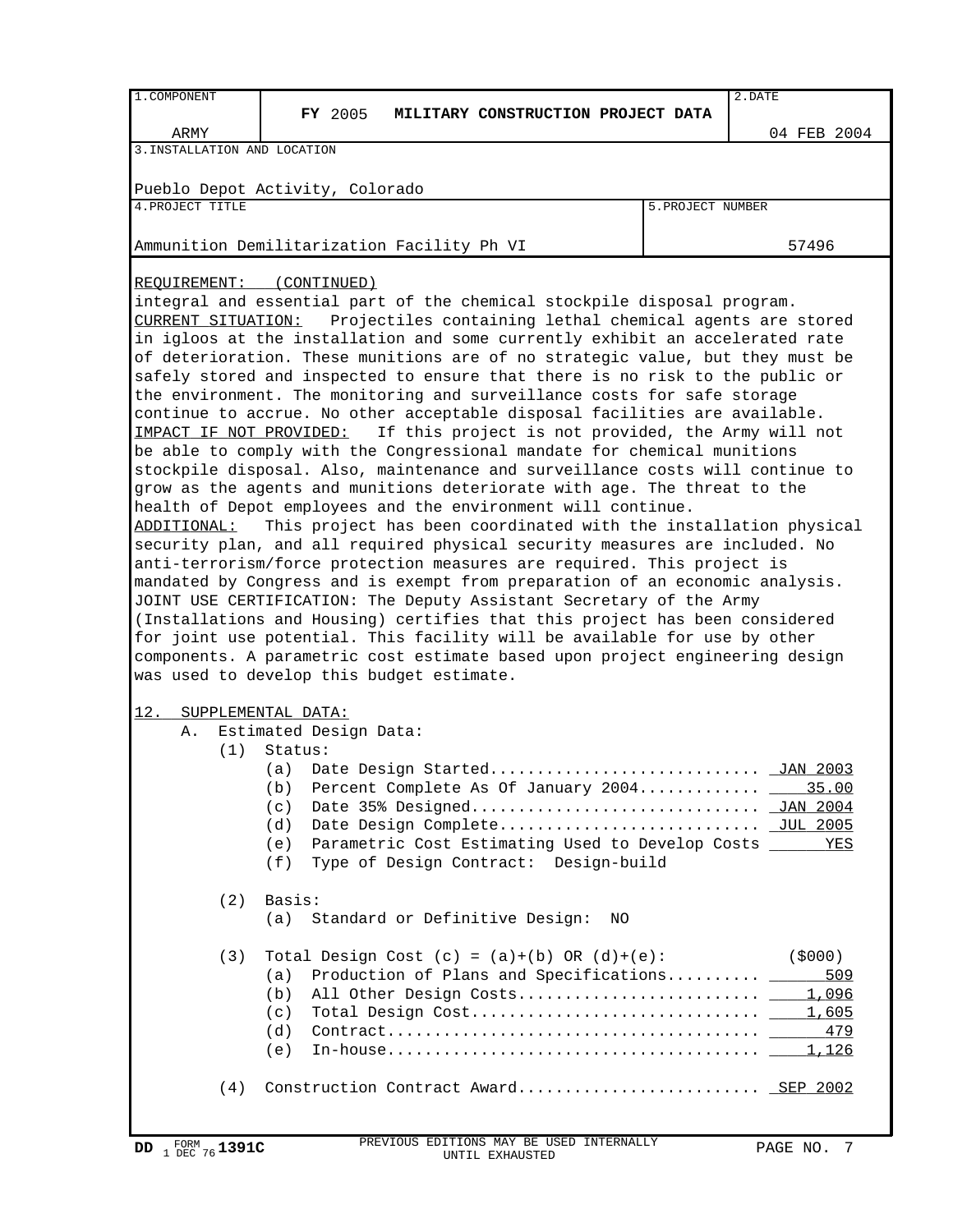| 1. COMPONENT                               |                |                                    |                                                                    |                   | 2.DATE       |                   |
|--------------------------------------------|----------------|------------------------------------|--------------------------------------------------------------------|-------------------|--------------|-------------------|
|                                            | <b>FY</b> 2005 |                                    | MILITARY CONSTRUCTION PROJECT DATA                                 |                   |              |                   |
| ARMY                                       |                |                                    |                                                                    |                   |              | 04 FEB 2004       |
| 3. INSTALLATION AND LOCATION               |                |                                    |                                                                    |                   |              |                   |
| Pueblo Depot Activity, Colorado            |                |                                    |                                                                    |                   |              |                   |
| 4. PROJECT TITLE                           |                |                                    |                                                                    | 5. PROJECT NUMBER |              |                   |
|                                            |                |                                    |                                                                    |                   |              |                   |
| Ammunition Demilitarization Facility Ph VI |                |                                    |                                                                    |                   |              | 57496             |
|                                            |                |                                    |                                                                    |                   |              |                   |
| 12.<br>SUPPLEMENTAL DATA: (Continued)      |                |                                    |                                                                    |                   |              |                   |
| Α.                                         |                | Estimated Design Data: (Continued) |                                                                    |                   |              |                   |
|                                            |                |                                    |                                                                    |                   |              |                   |
| (6)                                        |                |                                    |                                                                    |                   |              |                   |
|                                            |                |                                    |                                                                    |                   |              |                   |
|                                            |                |                                    |                                                                    |                   |              |                   |
| <b>B</b> .                                 |                |                                    | Equipment associated with this project which will be provided from |                   |              |                   |
| other appropriations:                      |                |                                    |                                                                    |                   |              |                   |
|                                            |                |                                    |                                                                    |                   | Fiscal Year  |                   |
| Equipment                                  |                |                                    | Procuring                                                          |                   | Appropriated | Cost              |
| Nomenclature                               |                |                                    | Appropriation                                                      |                   | Or Requested | (5000)            |
|                                            |                |                                    |                                                                    |                   |              |                   |
| Process Equipment<br>Process Equipment     |                |                                    | CAMD<br>CAMD                                                       | 2004<br>2005      |              | 16,500<br>163,200 |
| Process Equipment                          |                |                                    | CAMD                                                               | 2006              |              | 172,300           |
| Process Equipment                          |                |                                    | CAMD                                                               | 2007              |              | 96,400            |
|                                            |                |                                    |                                                                    |                   |              |                   |
|                                            |                |                                    |                                                                    | TOTAL             |              | 448,400           |
|                                            |                |                                    |                                                                    |                   |              |                   |
|                                            |                |                                    |                                                                    |                   |              |                   |
|                                            |                |                                    |                                                                    |                   |              |                   |
|                                            |                |                                    |                                                                    |                   |              |                   |
|                                            |                |                                    |                                                                    |                   |              |                   |
|                                            |                |                                    |                                                                    |                   |              |                   |
|                                            |                |                                    |                                                                    |                   |              |                   |
|                                            |                |                                    |                                                                    |                   |              |                   |
|                                            |                |                                    |                                                                    |                   |              |                   |
|                                            |                |                                    |                                                                    |                   |              |                   |
|                                            |                |                                    |                                                                    |                   |              |                   |
|                                            |                |                                    |                                                                    |                   |              |                   |
|                                            |                |                                    |                                                                    |                   |              |                   |
|                                            |                |                                    |                                                                    |                   |              |                   |
|                                            |                |                                    |                                                                    |                   |              |                   |
|                                            |                |                                    |                                                                    |                   |              |                   |
|                                            |                |                                    |                                                                    |                   |              |                   |
|                                            |                |                                    |                                                                    |                   |              |                   |
|                                            |                |                                    |                                                                    |                   |              |                   |
|                                            |                |                                    |                                                                    |                   |              |                   |
|                                            |                |                                    |                                                                    |                   |              |                   |
|                                            |                |                                    |                                                                    |                   |              |                   |
|                                            |                |                                    |                                                                    |                   |              |                   |
|                                            |                |                                    |                                                                    |                   |              |                   |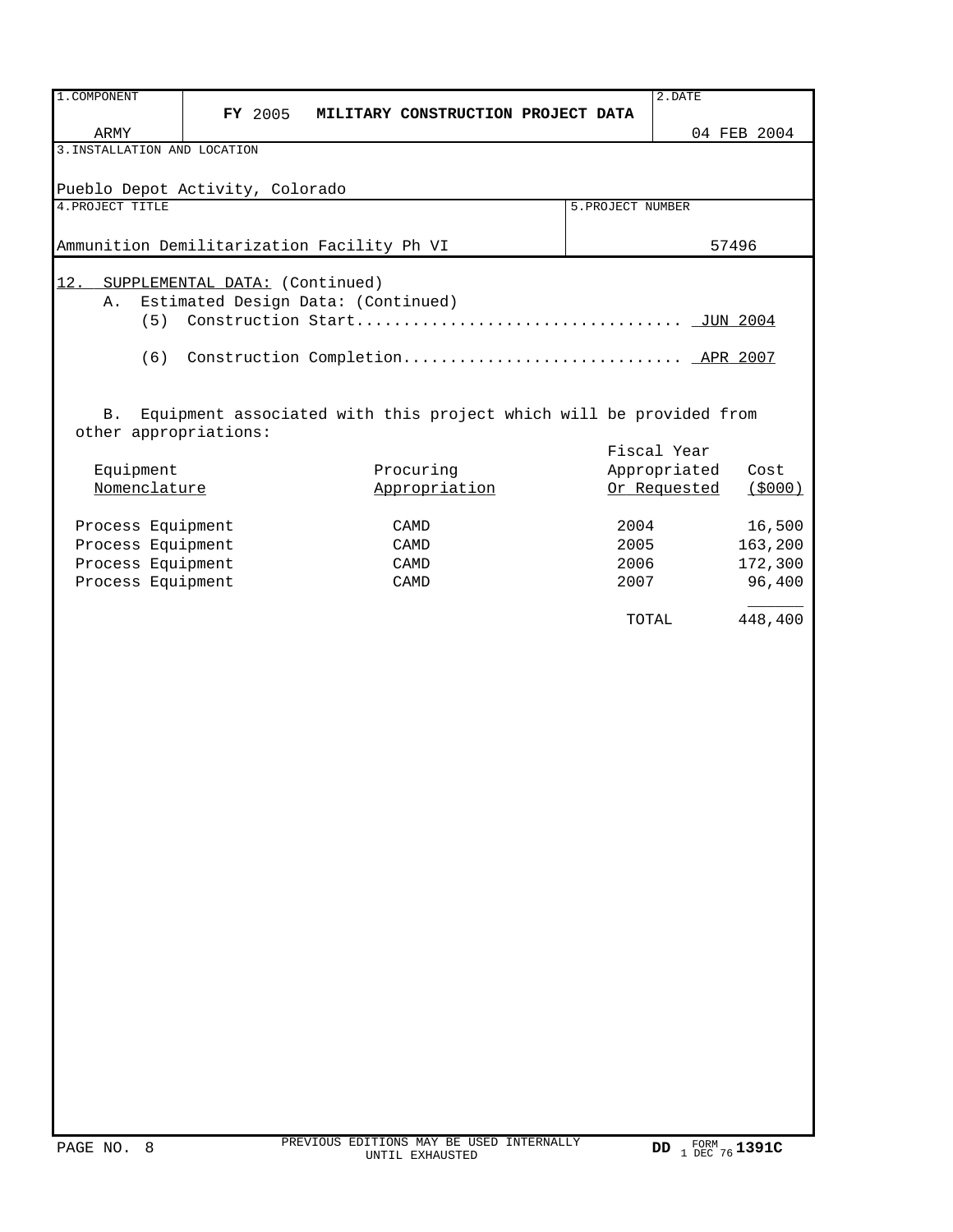| 1. COMPONENT                                                                                                                                        |                |                         |                                    |                   |                   |                  |                | 2.DATE                  |                                      |
|-----------------------------------------------------------------------------------------------------------------------------------------------------|----------------|-------------------------|------------------------------------|-------------------|-------------------|------------------|----------------|-------------------------|--------------------------------------|
|                                                                                                                                                     | <b>FY 2005</b> |                         | MILITARY CONSTRUCTION PROJECT DATA |                   |                   |                  |                |                         |                                      |
| ARMY                                                                                                                                                |                |                         |                                    |                   |                   |                  |                |                         | 04 FEB 2004                          |
| 3. INSTALLATION AND LOCATION                                                                                                                        |                |                         |                                    |                   |                   | 4. PROJECT TITLE |                |                         |                                      |
| Blue Grass Army Depot                                                                                                                               |                |                         |                                    |                   |                   |                  |                |                         |                                      |
| Kentucky                                                                                                                                            |                |                         |                                    |                   |                   |                  |                |                         | Ammunition Demilitarization Fac Ph-V |
| 5. PROGRAM ELEMENT                                                                                                                                  |                | <b>6. CATEGORY CODE</b> |                                    |                   | 7. PROJECT NUMBER |                  |                | 8. PROJECT COST (\$000) |                                      |
|                                                                                                                                                     |                |                         |                                    |                   |                   |                  | Auth<br>Approp |                         |                                      |
| 78007A                                                                                                                                              |                |                         | 216                                | 9. COST ESTIMATES | 51027             |                  |                | 37,094                  |                                      |
|                                                                                                                                                     |                |                         |                                    |                   |                   |                  |                |                         |                                      |
| PRIMARY FACILITY                                                                                                                                    |                | <b>ITEM</b>             |                                    |                   |                   | U/M              | QUANTITY       | UNIT COST               | COST (\$000)<br>103,597              |
| Munition Demil Building                                                                                                                             |                |                         |                                    |                   |                   | SF               |                |                         |                                      |
| Container Handling Building                                                                                                                         |                |                         |                                    |                   |                   | SF               | 34,190         | 97,454 515.44<br>327.90 | (50, 233)<br>(11, 211)               |
| SCWO Building                                                                                                                                       |                |                         |                                    |                   |                   | SF               | 39,000         | 365.03                  | (14, 236)                            |
| Process & Utility Building                                                                                                                          |                |                         |                                    |                   |                   | SF               | 15,783         | 292.74                  | (4,620)                              |
| Personnel Maintenance Building                                                                                                                      |                |                         |                                    |                   |                   | SF               | 18,680         | 231.50                  | (4, 324)                             |
| Total from Continuation page                                                                                                                        |                |                         |                                    |                   |                   |                  |                |                         | (18, 973)                            |
| SUPPORTING FACILITIES                                                                                                                               |                |                         |                                    |                   |                   |                  |                |                         | 32,047                               |
| Electric Service                                                                                                                                    |                |                         |                                    |                   |                   | LS               |                |                         | (11, 675)                            |
| Water, Sewer, Gas                                                                                                                                   |                |                         |                                    |                   |                   | LS               |                |                         | (4,909)                              |
| Paving, Walks, Curbs And Gutters                                                                                                                    |                |                         |                                    |                   |                   | LS               |                |                         | (6, 187)                             |
| Storm Drainage                                                                                                                                      |                |                         |                                    |                   |                   | LS               |                |                         | (852)                                |
| Site Imp( 5,196) Demo(                                                                                                                              |                |                         |                                    |                   |                   | LS               |                | - -                     | (5, 196)                             |
| Information Systems                                                                                                                                 |                |                         |                                    |                   |                   | LS               |                |                         | (3, 228)                             |
|                                                                                                                                                     |                |                         |                                    |                   |                   |                  |                |                         |                                      |
|                                                                                                                                                     |                |                         |                                    |                   |                   |                  |                |                         |                                      |
|                                                                                                                                                     |                |                         |                                    |                   |                   |                  |                |                         |                                      |
| ESTIMATED CONTRACT COST                                                                                                                             |                |                         |                                    |                   |                   |                  |                |                         | 135,644                              |
| CONTINGENCY PERCENT (5.00%)                                                                                                                         |                |                         |                                    |                   |                   |                  |                |                         | 6,782                                |
| SUBTOTAL                                                                                                                                            |                |                         |                                    |                   |                   |                  |                |                         | 142,426                              |
| SUPERVISION, INSPECTION & OVERHEAD (5.70%)                                                                                                          |                |                         |                                    |                   |                   |                  |                |                         | 8,118                                |
| DESIGN/BUILD - DESIGN COST                                                                                                                          |                |                         |                                    |                   |                   |                  |                |                         | 41,660                               |
| TOTAL REQUEST                                                                                                                                       |                |                         |                                    |                   |                   |                  |                |                         | 192,204                              |
| TOTAL REQUEST (ROUNDED)                                                                                                                             |                |                         |                                    |                   |                   |                  |                |                         | 192,000                              |
| INSTALLED EQT-OTHER APPROPRIATIONS                                                                                                                  |                |                         |                                    |                   |                   |                  |                |                         | (164, 100)                           |
|                                                                                                                                                     |                |                         |                                    |                   |                   |                  |                |                         |                                      |
| 10.Description of Proposed Construction (CONStruct a Chemical Stockpile Disposal Program                                                            |                |                         |                                    |                   |                   |                  |                |                         |                                      |
| (CSDP) facility using incremental appropriations which are split over more                                                                          |                |                         |                                    |                   |                   |                  |                |                         |                                      |
| than one fiscal year. This request is for Increment V $($ \$37.094 million $)$ .                                                                    |                |                         |                                    |                   |                   |                  |                |                         |                                      |
| Increment I (Project Number (PN) 21994 (\$195.8 million, in authorization)) was                                                                     |                |                         |                                    |                   |                   |                  |                |                         |                                      |
| approved in FY 2000, Increment II (PN 40845, \$3.0 million) was approved in FY                                                                      |                |                         |                                    |                   |                   |                  |                |                         |                                      |
| 2002, Increment III (PN 47847, \$10.3 million) was approved in FY 2003 and                                                                          |                |                         |                                    |                   |                   |                  |                |                         |                                      |
| Increment IV (PN 50552, \$16.22 million) was approved in FY 2004. Increment VI                                                                      |                |                         |                                    |                   |                   |                  |                |                         |                                      |
| $($ \$55.231 million) is planned for the FY 2006, Increment VII (\$56.331 million)                                                                  |                |                         |                                    |                   |                   |                  |                |                         |                                      |
| is planned for FY 2007, Increment VIII (\$13.054 million) is planned for the FY                                                                     |                |                         |                                    |                   |                   |                  |                |                         |                                      |
| 2008, and Increment IX (\$0.975 million) is planned for the FY 2009. This<br>project, at full authorization and appropriation will provide for the  |                |                         |                                    |                   |                   |                  |                |                         |                                      |
|                                                                                                                                                     |                |                         |                                    |                   |                   |                  |                |                         |                                      |
| design/build, cost-plus execution for design and construction of facilities                                                                         |                |                         |                                    |                   |                   |                  |                |                         |                                      |
| for a full scale pilot plant to demonstrate compliant process capabilities for                                                                      |                |                         |                                    |                   |                   |                  |                |                         |                                      |
| the chemical agent munitions stockpile destruction via a neutralization<br>followed by super critical water oxidation (SCWO) hydrolysate treatment. |                |                         |                                    |                   |                   |                  |                |                         |                                      |
| Construction of facilities anticipates the following facilities: Munitions                                                                          |                |                         |                                    |                   |                   |                  |                |                         |                                      |
| Demilitarization Building, Process and Utility Building, Container Handling                                                                         |                |                         |                                    |                   |                   |                  |                |                         |                                      |
| Building, Personnel & Maintenance Building, Entry Control Facility, Chemical                                                                        |                |                         |                                    |                   |                   |                  |                |                         |                                      |
| Laboratory, Personnel Support Building, Administrative Support Building,                                                                            |                |                         |                                    |                   |                   |                  |                |                         |                                      |
|                                                                                                                                                     |                |                         |                                    |                   |                   |                  |                |                         |                                      |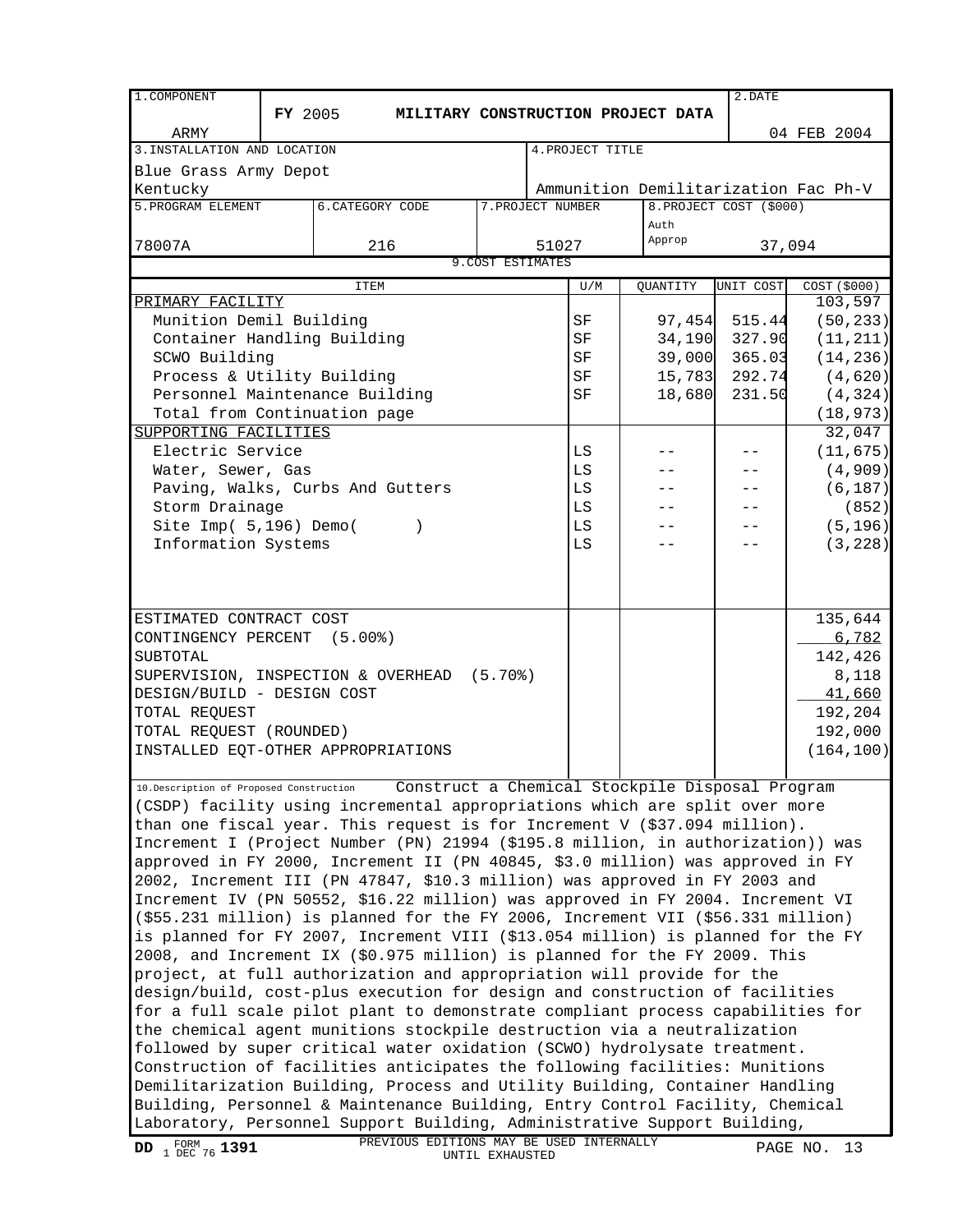| 1. COMPONENT                         |                                           |                                    |     |                   | 2.DATE        |             |
|--------------------------------------|-------------------------------------------|------------------------------------|-----|-------------------|---------------|-------------|
|                                      | <b>FY</b> 2005                            | MILITARY CONSTRUCTION PROJECT DATA |     |                   |               |             |
| ARMY                                 |                                           |                                    |     |                   |               | 04 FEB 2004 |
| 3. INSTALLATION AND LOCATION         |                                           |                                    |     |                   |               |             |
|                                      |                                           |                                    |     |                   |               |             |
| Blue Grass Army Depot, Kentucky      |                                           |                                    |     |                   |               |             |
| 4. PROJECT TITLE                     |                                           |                                    |     | 5. PROJECT NUMBER |               |             |
|                                      |                                           |                                    |     |                   |               |             |
| Ammunition Demilitarization Fac Ph-V |                                           |                                    |     |                   |               | 51027       |
|                                      |                                           |                                    |     |                   |               |             |
| 9.                                   | COST ESTIMATES (CONTINUED)                |                                    |     |                   |               |             |
|                                      |                                           |                                    |     |                   | Unit          | Cost        |
| Item                                 |                                           |                                    | U/M | QTY               | COST          | (\$000)     |
|                                      |                                           |                                    |     |                   |               |             |
| PRIMARY FACILITY (CONTINUED)         |                                           |                                    |     |                   |               |             |
|                                      | Personnel Support Building                |                                    | SF  |                   | 40,500 65.25  | (2, 643)    |
| Entry Control Facility               |                                           |                                    | SF  |                   | 1,340 631.10  | (846)       |
| Laboratory Building                  |                                           |                                    | SF  |                   | 9,475 538.88  | (5, 106)    |
|                                      | Exterior Storage Building                 |                                    | SF  |                   | 6,000 103.75  | (623)       |
|                                      | Treaty Compliance Facility                |                                    | SF  |                   | 3,032 482.75  | (1, 464)    |
| Warehouse                            |                                           |                                    | SF  |                   | 28,000 38.25  | (1,071)     |
| MDB - Main Filter Area               |                                           |                                    | EA  |                   | 1 1805000     | (1, 805)    |
|                                      | Standby Diesel Generator Area (Slab Only) |                                    | SF  |                   | 500 30.00     | (15)        |
|                                      | Vehicle Storage Bldg (VSB)                |                                    | SF  |                   | 11,744 150.25 | (1, 765)    |
|                                      | Misc Site Storage Areas and Bldgs         |                                    | SF  |                   | 20,000 36.60  | (732)       |
| IDS Installation                     |                                           |                                    | LS  |                   |               | (1, 715)    |
|                                      | Building Information Systems              |                                    | LS  |                   |               | (1, 188)    |
|                                      |                                           |                                    |     |                   | Total         | 18,973      |

DESCRIPTION OF PROPOSED CONSTRUCTION: (CONTINUED)

Filter Facility, Warehouse, Treaty Compliance Facility, Guard House, Storage Tank Building, SCWO Building, and Vehicle Storage Building. (Note that the facilities and buildings of the BGCAPP are yet to be designed. It is expected additional facilities may be required and identified during the design development phase (FY 04-05). The systems contractor may elect to utilize some of the buildings as the baseline technology, however, new buildings will be necessary and many improvements/modifications are anticipated for the baseline building designs. The exact sizes, costs, and site plan of each building are unknown at this time.) Features include: blast doors, fire protection, a cascading heating, ventilation, air conditioning (HVAC) system with airlocks, air filtration, protective clothing area, toxic chemical resistive coatings and surfaces, bulk hydrolosate storage tanks, and explosion-proof electrical fixtures. Install an intrusion detection system (IDS). Supporting facilities include utilities; electric service, electrical substation; standby electric generators; communications system, workforce parking, access control, vehicle and munitions conveyance to the site, security fencing and lighting; paving, walks, curbs and gutters; storm drainage; information systems; fuel storage; and site improvements. Heating is anticipated to be provided by a gas-fired central system. Air conditioning will be provided by self-contained units.

11. REQ: NONE ADQT: NONE SUBSTD: NONE \_\_\_\_\_\_\_\_ PROJECT: Construct a newly designed Neutralization/SCWO chemical agent munitions demilitarization pilot plant facility (New Mission) <u>REQUIREMENT:</u> This project is required to prove, through pilot plant demonstration, demilitarize and dispose of the toxic chemical agents and

\_\_\_\_\_\_\_\_\_\_\_\_\_\_\_\_\_\_\_\_\_\_\_\_\_\_\_\_\_\_\_\_\_\_\_\_\_\_\_\_\_\_\_\_\_\_\_\_\_\_\_\_\_\_\_\_\_\_\_\_\_\_\_\_\_\_\_\_\_\_\_\_\_\_\_\_\_\_\_\_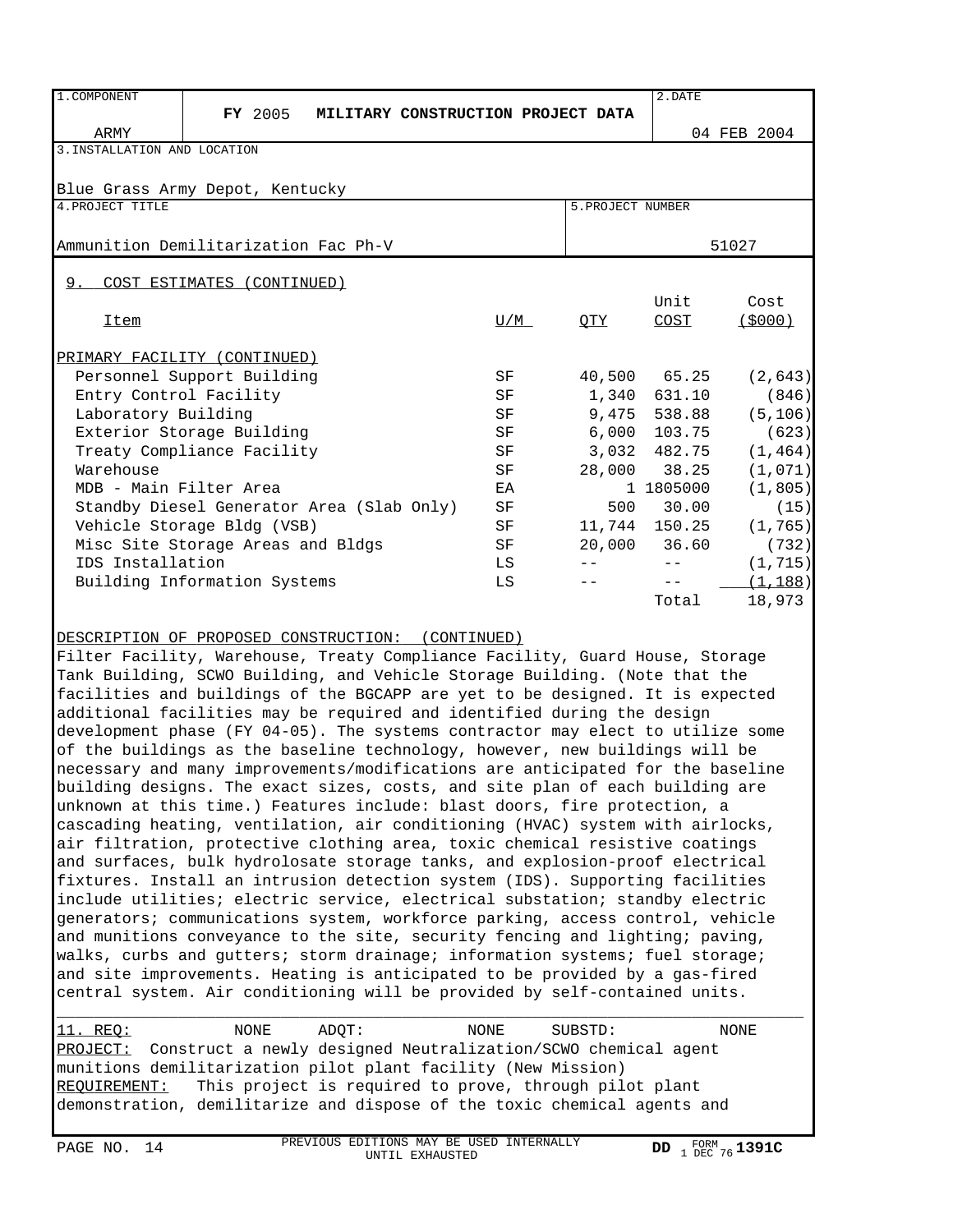| 1. COMPONENT                         | 2.DATE                                                                                                                                                   |                   |             |  |  |  |  |  |  |
|--------------------------------------|----------------------------------------------------------------------------------------------------------------------------------------------------------|-------------------|-------------|--|--|--|--|--|--|
|                                      | <b>FY</b> 2005<br>MILITARY CONSTRUCTION PROJECT DATA                                                                                                     |                   |             |  |  |  |  |  |  |
| ARMY<br>3. INSTALLATION AND LOCATION |                                                                                                                                                          |                   | 04 FEB 2004 |  |  |  |  |  |  |
|                                      |                                                                                                                                                          |                   |             |  |  |  |  |  |  |
|                                      | Blue Grass Army Depot, Kentucky                                                                                                                          |                   |             |  |  |  |  |  |  |
| 4. PROJECT TITLE                     |                                                                                                                                                          | 5. PROJECT NUMBER |             |  |  |  |  |  |  |
|                                      |                                                                                                                                                          |                   |             |  |  |  |  |  |  |
|                                      | Ammunition Demilitarization Fac Ph-V                                                                                                                     |                   | 51027       |  |  |  |  |  |  |
|                                      |                                                                                                                                                          |                   |             |  |  |  |  |  |  |
| REQUIREMENT:                         | (CONTINUED)                                                                                                                                              |                   |             |  |  |  |  |  |  |
|                                      | munitions stored at Blue Grass Army Depot can be done in a safe,                                                                                         |                   |             |  |  |  |  |  |  |
|                                      | environmentally acceptable manner.                                                                                                                       |                   |             |  |  |  |  |  |  |
| CURRENT SITUATION:                   | Rockets and projectiles containing lethal chemical agents                                                                                                |                   |             |  |  |  |  |  |  |
|                                      | are stored in igloos at the installation. Some of these munitions are                                                                                    |                   |             |  |  |  |  |  |  |
|                                      | currently deteriorating at an accelerated rate. These munitions are of no                                                                                |                   |             |  |  |  |  |  |  |
|                                      | strategic value but they must be safely stored and inspected so that there is                                                                            |                   |             |  |  |  |  |  |  |
|                                      | no risk to the public or the environment. The monitoring and surveillance<br>costs for safe storage continue to accrue. No other acceptable disposal     |                   |             |  |  |  |  |  |  |
| facilities are available.            |                                                                                                                                                          |                   |             |  |  |  |  |  |  |
| IMPACT IF NOT PROVIDED:              | If this project is not provided, the Army will not                                                                                                       |                   |             |  |  |  |  |  |  |
|                                      | comply with the Congressional mandate and Chemical Weapons Convention Treaty                                                                             |                   |             |  |  |  |  |  |  |
|                                      | for chemical munitions stockpile disposal. Also, maintenance and surveillance                                                                            |                   |             |  |  |  |  |  |  |
|                                      | costs will continue to accumulate. The threat to the health of Depot employees                                                                           |                   |             |  |  |  |  |  |  |
|                                      | and to the environment will continue.                                                                                                                    |                   |             |  |  |  |  |  |  |
| ADDITIONAL:                          | This project has been coordinated with the installation physical                                                                                         |                   |             |  |  |  |  |  |  |
|                                      | security plan, and all required physical security measures are included. No                                                                              |                   |             |  |  |  |  |  |  |
|                                      | anti-terrorism/force protection measures are required. This project is                                                                                   |                   |             |  |  |  |  |  |  |
|                                      | mandated by Congress and is exempt from preparation of an economic analysis.                                                                             |                   |             |  |  |  |  |  |  |
|                                      | JOINT USE CERTIFICATION: The Deputy Assistant Secretary of the Army                                                                                      |                   |             |  |  |  |  |  |  |
|                                      | (Installations and Housing) certifies that this project has been considered<br>for joint use potential. This facility will be available for use by other |                   |             |  |  |  |  |  |  |
|                                      | components. A parametric cost estimate based upon project engineering design                                                                             |                   |             |  |  |  |  |  |  |
|                                      | was used to develop this budget estimate.                                                                                                                |                   |             |  |  |  |  |  |  |
|                                      |                                                                                                                                                          |                   |             |  |  |  |  |  |  |
| 12.                                  | SUPPLEMENTAL DATA:                                                                                                                                       |                   |             |  |  |  |  |  |  |
| Α.                                   | Estimated Design Data:                                                                                                                                   |                   |             |  |  |  |  |  |  |
| (1)                                  | Status:                                                                                                                                                  |                   |             |  |  |  |  |  |  |
|                                      | (a)                                                                                                                                                      |                   |             |  |  |  |  |  |  |
|                                      | Percent Complete As Of January 2004 15.00<br>(b)                                                                                                         |                   |             |  |  |  |  |  |  |
|                                      | (c)                                                                                                                                                      |                   |             |  |  |  |  |  |  |
|                                      | (d)                                                                                                                                                      |                   |             |  |  |  |  |  |  |
|                                      | Parametric Cost Estimating Used to Develop Costs ______ YES<br>(e)                                                                                       |                   |             |  |  |  |  |  |  |
|                                      | (f)<br>Type of Design Contract: Design-build                                                                                                             |                   |             |  |  |  |  |  |  |
| (2)                                  | Basis:                                                                                                                                                   |                   |             |  |  |  |  |  |  |
|                                      | Standard or Definitive Design:<br>(a)<br>NO.                                                                                                             |                   |             |  |  |  |  |  |  |
|                                      |                                                                                                                                                          |                   |             |  |  |  |  |  |  |
| (3)                                  | Total Design Cost $(c) = (a)+(b) OR (d)+(e)$ :                                                                                                           |                   | (\$000)     |  |  |  |  |  |  |
|                                      | Production of Plans and Specifications _____<br>(a)                                                                                                      |                   | 200         |  |  |  |  |  |  |
|                                      | (b)                                                                                                                                                      |                   | 402         |  |  |  |  |  |  |
|                                      | (c)                                                                                                                                                      |                   | 602         |  |  |  |  |  |  |
|                                      | (d)                                                                                                                                                      |                   |             |  |  |  |  |  |  |
|                                      | (e)                                                                                                                                                      |                   |             |  |  |  |  |  |  |
|                                      |                                                                                                                                                          |                   |             |  |  |  |  |  |  |
|                                      |                                                                                                                                                          |                   |             |  |  |  |  |  |  |